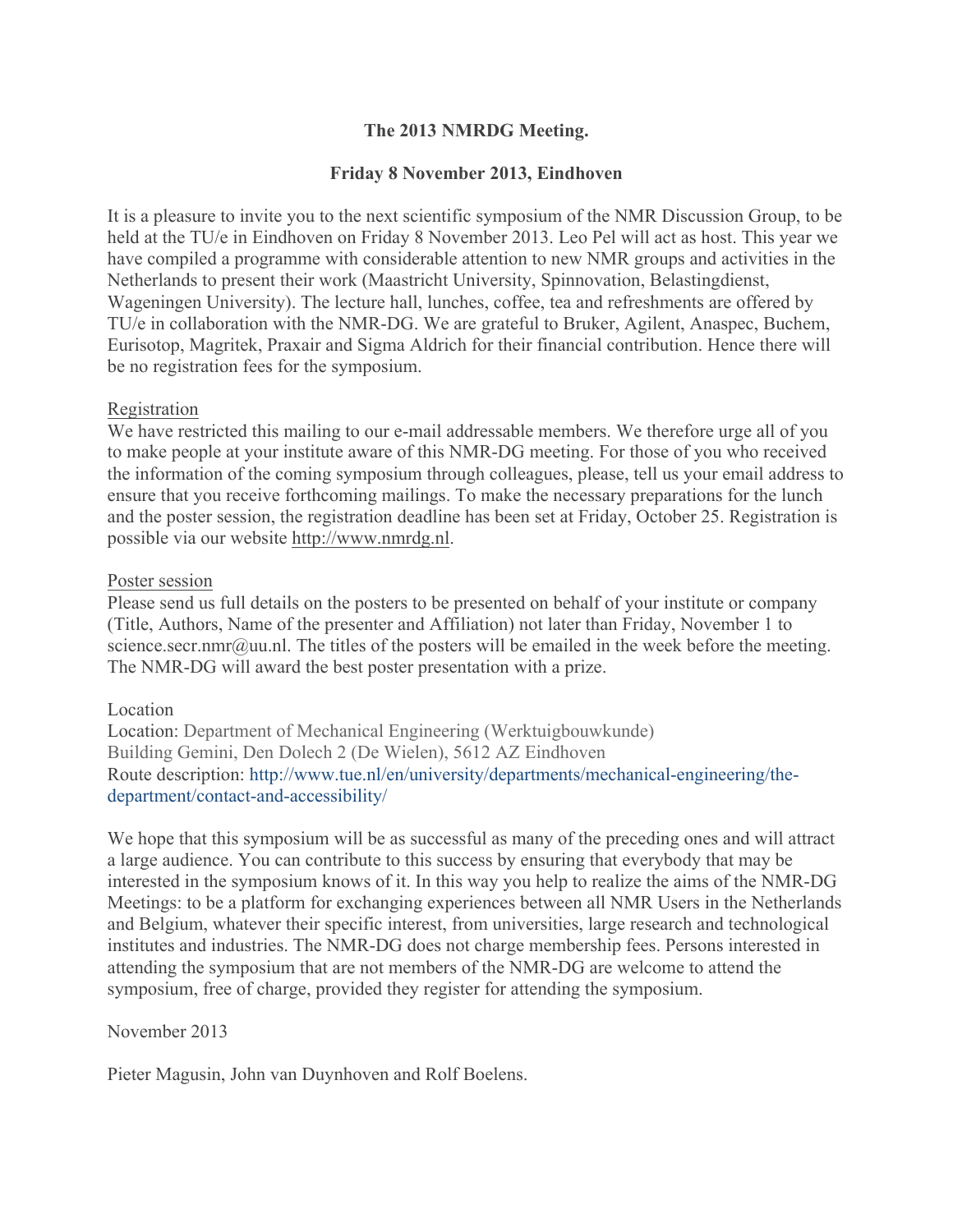# **48th meeting of the Dutch NMR-DG at TU/e**

Friday, 8 November 2013, Eindhoven

Location: Department of Mechanical Engineering (Werktuigbouwkunde) Building Gemini, Den Dolech 2 (De Wielen), 5612 AZ Eindhoven Route description: http://www.tue.nl/en/university/departments/mechanical-engineering/thedepartment/contact-and-accessibility/

#### 9.30-10.00 Reception with coffee etc.

- 10.00 Opening and welcome
- 10.05 Leo Pel (Tue) *NMR at Tue*
- 10.35 Marcellus Ubbink (LU) *Taming the mighty electron spin: Protein complexes studied with paramagnetic NMR*
- 11.05 Frederic Girard (Spinnovation) *Overview of NMR-based technologies Applications in the (Bio-) Pharmaceutical Industry*
- 11.35-11-50 Coffee
- 11.50 Adriana Carvalho-Souza (DSM) *Quantitative NMR a powerful tool to study enzymeassisted biomass conversion into ethanol*
- 12.20 Hans Ippel (Maastricht University) *Human galectin-3, a chimera-type adhesion/growthregulatory lectin that acts as potent cellular effector*
- 12.50-14.00 Lunch & poster session
- 14.00 Lavinia Utiu (RU) *Linking chemical structure to physical properties in polypropylenes*
- 14.30 Markus Weingarth (UU) *Supramolecular Organization of Ion Channels*
- 15.00-15.15 Coffee
- 15.15 Martin Berkheij (Dutch Customs Laboratory) *NMR at Customs: a new weapon in the fight against tax evasion and unknown substances*
- 15.45 Adrik Velders (WU) *1D & 2D heteronuclear NMR spectroscopy on nanoliter samples*
- 16.15-16.30 Closure
- 16.30-17.30 Drinks offered by Tue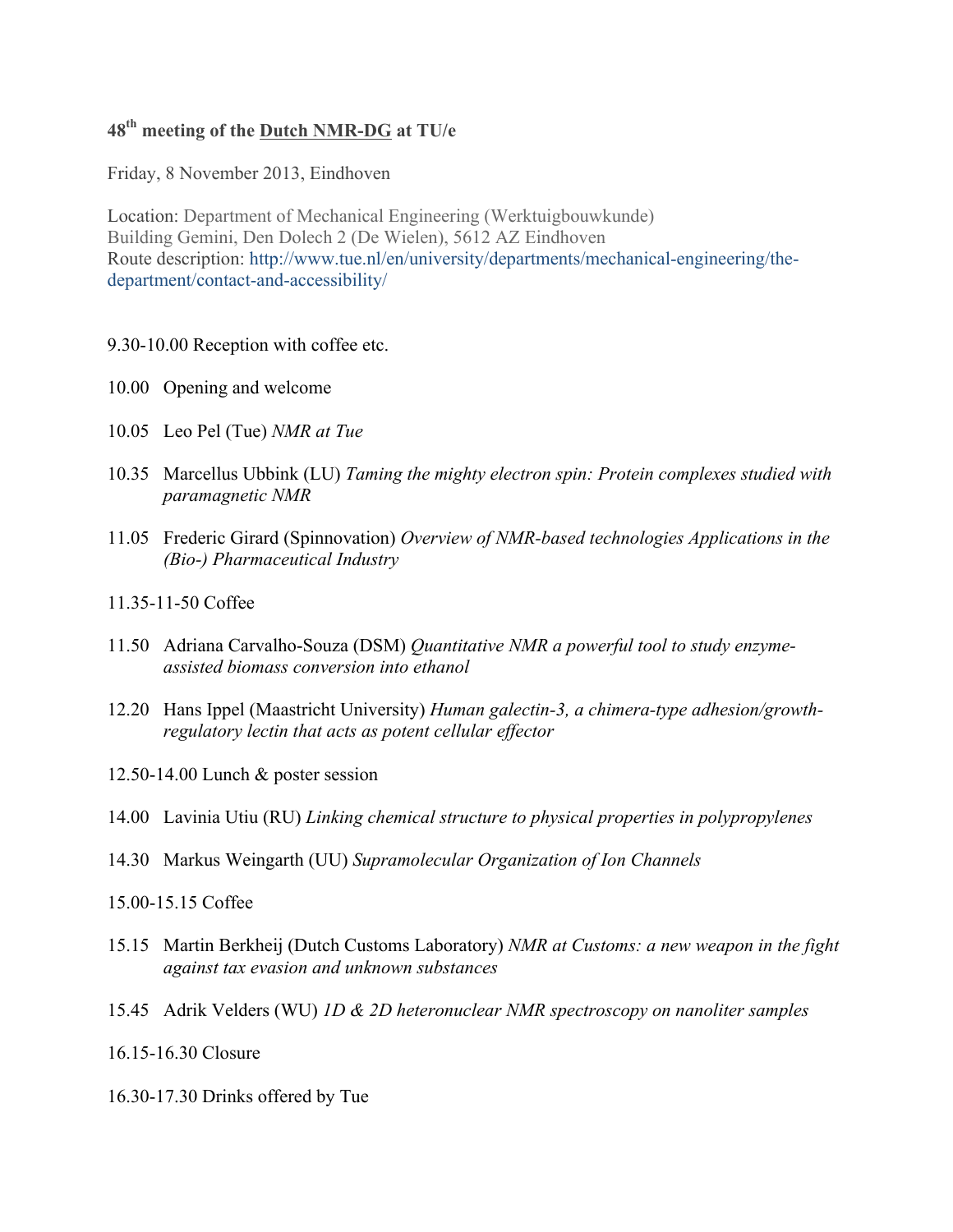#### **Posters Dutch NMR-DG, 8 November 2013, Eindhoven University**

- 1. N. Eshuis, N. Hermkens, B.J.A. van Weerdenburg, M.C. Feiters, F.P.J.T. Rutjes, S.S. Wijmenga, M. Tessari, *Institute for Molecules and Materials, Radboud University Nijmegen*, "Towards nanomolar detection by NMR through Sabre Hyperpolarization".
- 2. Niels de Roo, Ewoud van Velzen, Velitchka Mihaleva, Laura Mariani, Ferdi van Dorsten, John van Duynhoven and Peter Hoos, *Unilever Research and Development Vlaardingen, Microbiology and Analytical, Olivier van Noortlaan 120, 3133 AT Vlaardingen*, "qNMR approaches for polar low molecular weight compounds in complex food samples, a case study"
- 3. Velitchka V. Mihaleva<sup>1,2</sup>, Daniël B. van Schalkwijk<sup>3</sup>, Albert A. de Graaf<sup>3</sup>, John van Duynhoven<sup>2,4,5</sup>, Ferdinand A. van Dorsten<sup>2,4</sup>, Jacques Vervoort<sup>1,2,</sup> Age Smilde<sup>2,6</sup>, Johan A. Westerhuis<sup>2,6</sup>, Doris M. Jacobs<sup>2,4</sup>, 1-Laboratory of *Biochemistry, Wageningen University, Dreijenlaan 3, 6703 HA Wageningen, 2-Netherlands Metabolomics Centre, Einsteinweg 55, 2333 CC, Leiden, 3-TNO, Microbiology and Systems Biology, Utrechtseweg 48, 3700 AJ Zeist, 4- Unilever R&D, Olivier van Noortlaan 120, 3133 AT Vlaardingen, 5-Laboratory of Biophysics, Wageningen University, Dreijenlaan 3, 6703 HA Wageningen, 6-Swammerdam Institute for Life Sciences, Universiteit van Amsterdam, Science Park 904, 1098 XH Amsterdam*, "A systematic approach to obtain validated PLS models for predicting lipoprotein subclasses from serum NMR spectra".
- 4. Velitchka V. Mihaleva<sup>1,3</sup>, Samuli-Petrus Korhonen<sup>5</sup>, John van Duynhoven<sup>2,3,4</sup>, Mathias Niemitz<sup>5</sup>, Jacques Vervoort1,4, Doris M. Jacobs3,4, *1-Laboratory of Biochemistry, Wageningen University, Wageningen, 2- Laboratory of Biophysics and Wageningen NMC Centre, Wageningen University, Wageningen, 3- Unilever R&D Vlaardingen, Vlaardingen, 4- Netherlands Metabolomics Centre, Leiden, 5- PERCH Solutions Ltd., Kupio, Finland*, "A highthroughput and robust Quantum Mechanical Total Line Shape fitting approach for quantitative profiling of the serum metabolome".
- 5. Marco Tessari, *Institute for Molecules and Materials, Radboud University Nijmegen*, "Improved Chemometric Analysis and Botanical Differentiation of Honey Samples from Resolution-Enhanced PURE SHIFT NMR Spectra".
- 6. P.A.J. Donkers, L. Pel and O.C.G. Adan, *University of Technology Eindhoven, Department of Applied Physics, Eindhoven*, "Dehydration of MgSO4.7H2O studied by NMR".
- 7. C.J. Kuijpers, H.P. Huinink, O.C.G. Adan and N. Tomozeiu, *University of Technology Eindhoven, Department of Applied Physics, Eindhoven*, " Towards Green Inks".
- 8. Marco Tassi, Gunter Reekmans, Martine Vanhamel, Prof. Adriaensens, Prof. Carleer, *Universiteit Hasselt, TANC - Applied and analytical chemistry-, Agoralaan Building D, 3590 Diepenbeek, Belgium*, "31P SS-NMR and ATR-IR characterization of TiO2 fuctionalized with phosphonic acids for solid phase extraction and purification applications"
- 9. Ö.Gezici, P.A. van Meel, P.A.J. Donkers, S.J.F. Erich, H.P. Huinink, O.C.G. Adan, *University of Technology Eindhoven, Department of Applied Physics, Eindhoven*, "Understanding Water Transport Through Coatings into Wood".
- 10. P.C.M.M. Magusin, *KU Leuven University, Centre for Surface Science and Catalysis, Leuven*, "Inorganic materials for heterogeneous catalysis and energy storage investigated with MAS NMR".
- 11. Tessa Sinnige<sup>1</sup>, Markus Weingarth1, Jan Tommassen<sup>2</sup>, Marc Baldus<sup>1</sup>, 1- *NMR Spectroscopy group, Bijvoet Center for Biomolecular Research, Utrecht University, Padualaan 8, 3584 CH Utrecht, 2- Institute of Biomembranes, Utrecht University,* "Plasticity of the β-barrel assembly machinery investigated by NMR".
- 12. Ewoud J.J. van Velzen, John P.M. van Duynhoven, Niels de Roo, and Peter Hoos, *Unilever R&D, Microbiology and Analytical, Vlaardingen,* "qNMR Targeted Profiling of Food Compounds".
- 13. Merijn Blaakmeer<sup>1</sup>, Ernst R.H. van Eck<sup>1</sup>, V. Busico<sup>2</sup>, Arno P.M. Kentgens<sup>1</sup>, 1-Institute for Molecules and Materials *(IMM), Radboud University Nijmegen,Heyendaalseweg 135, 6525 AJ Nijmegen, 2-Laboratory of Stereoselective Polymerizations (LSP), Federico II University of Naples, Via Cintia, 80126 Naples, Italy, #-Dutch Polymer Institute (DPI), P.O. Box 902, 5600 AX Eindhoven*, "Novel Quadrupolar NMR Methodology for the Study of MgCl2- Supported Ziegler-Natta Catalysts".
- 14. V. Breukels<sup>1</sup>, C.F.J. Janssen<sup>2</sup>, J.J.A. van Asten<sup>1</sup>, A. Capozzi<sup>4</sup>, J.W.M. van Os<sup>3</sup>, P.J.M. van Bentum<sup>3</sup>, A. Comment<sup>4</sup>, J.A. Schalken<sup>2</sup> and T.W.J. Scheenen<sup>1</sup>, 1-Dept. of Radiology, RadboudUMC, Nijmegen, 2-Dept. of Urology, *RadboudUMC, Nijmegen, 3-Institiute for Molecules and Materials, Radboud University Nijmegen, 4-Laboratory for Functional and Metabolic Imaging, École Polytechnique Fédérale de Lausanne, Lausanne, Switzerland*, "Studying prostate cancer metabolism using dissolution DNP enhanced NMR".
- 15. D.W. de Kort<sup>a,d</sup>, F. Hoeben<sup>b,d</sup>, H.M. Janssen<sup>b,d</sup>, J.P.M. van Duynhoven<sup>a,c,d</sup>, H. Van As<sup>a,d</sup>. a-Wageningen University, *Laboratory of Biophysics; b-SyMO-Chem B.V., Eindhoven; c-Unilever R&D, Vlaardingen; d-TI-COAST, Amsterdam,* "Nanoprobe diffusometry at low and high field strengths for exploring the nanoporous structures in soft materials".
- 16. D.W. de Kort<sup>a,e</sup>, G.J.W. Goudappel<sup>b,e</sup>, Y. Mulla<sup>a</sup>, A. Kuijk<sup>b</sup>, S. Veen<sup>b</sup>, K.P. Velikov<sup>b,d</sup>, F.J.M. Hoeben<sup>c,e</sup>, H.M. Janssenc,e, H. Van As<sup>a,e</sup>, J.P.M. van Duynhoven<sup>a,b,e</sup>. a-Wageningen University, Laboratory of Biophysics; b-*Unilever R&D, Vlaardingen; c-Symo\_Chem B.V., Eindhoven, d-Utrecht Univerity, Soft Condensed Matter Group, e-TI-COAST, Amsterdam,* "Shear-induced aggregation of bacterial-cellulose dispersions as viewed by rheo-MRI